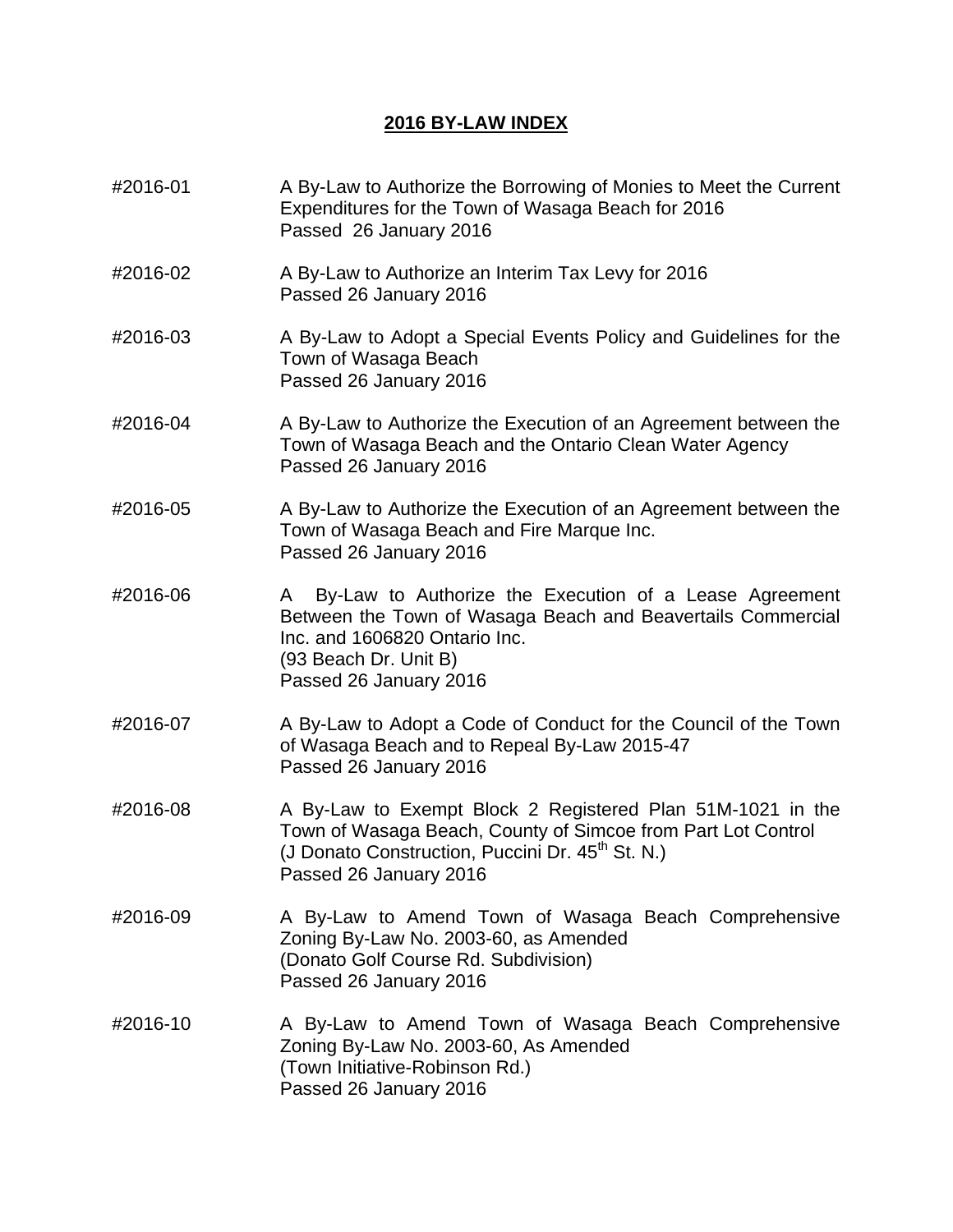- #2016-11 A By-Law to Amend Town of Wasaga Beach Comprehensive Zoning By-Law No. 2003-60, as Amended (200 Golf Course Rd.) Passed 26 January 2016
- #2016-12 A By-Law to Amend Town of Wasaga Beach Comprehensive Zoning By-Law No. 2003-60, as Amended (Eastdale Dr.) Passed 26 January 2016
- #2016-13 A By-Law to Authorize the Construction of Water and Sewer Servicing on Certain Streets and to Authorize Financing of the Costs of the said Capital Works (Golf Course Rd. from Longdale Rd. to Bells Park Rd) Passed 26 January 2016
- #2016-14 A By-Law to Authorize Execution of an Agreement with Georgian Triangle Humane Society for the Provision of Pound Services Passed 26 January 2016
- #2016-15 A By-Law to Authorize Execution of an Agreement with Eric Bronee O/A Redneck Wildlife Control for the Provision of Animal Control Services Passed 26 January 2016
- #2016-16 A By-Law to Appoint an Animal Control Officer for the Town of Wasaga Beach (Eric Bronee) Passed 26 January 2016
- #2016-17 A By-Law to Amend By-Law No. 2013-15, as Amended Being a By-Law to Establish a Wage Grid for Non-Union Employees Passed 26 January 2016
- #2016-18 A By-Law to Amend By-Law 2000-65 as Amended Being a Shareholder Direction By-Law as it relates to Geosands Inc. and to Repeal By-Law 2004-39 Passed 26 January 2016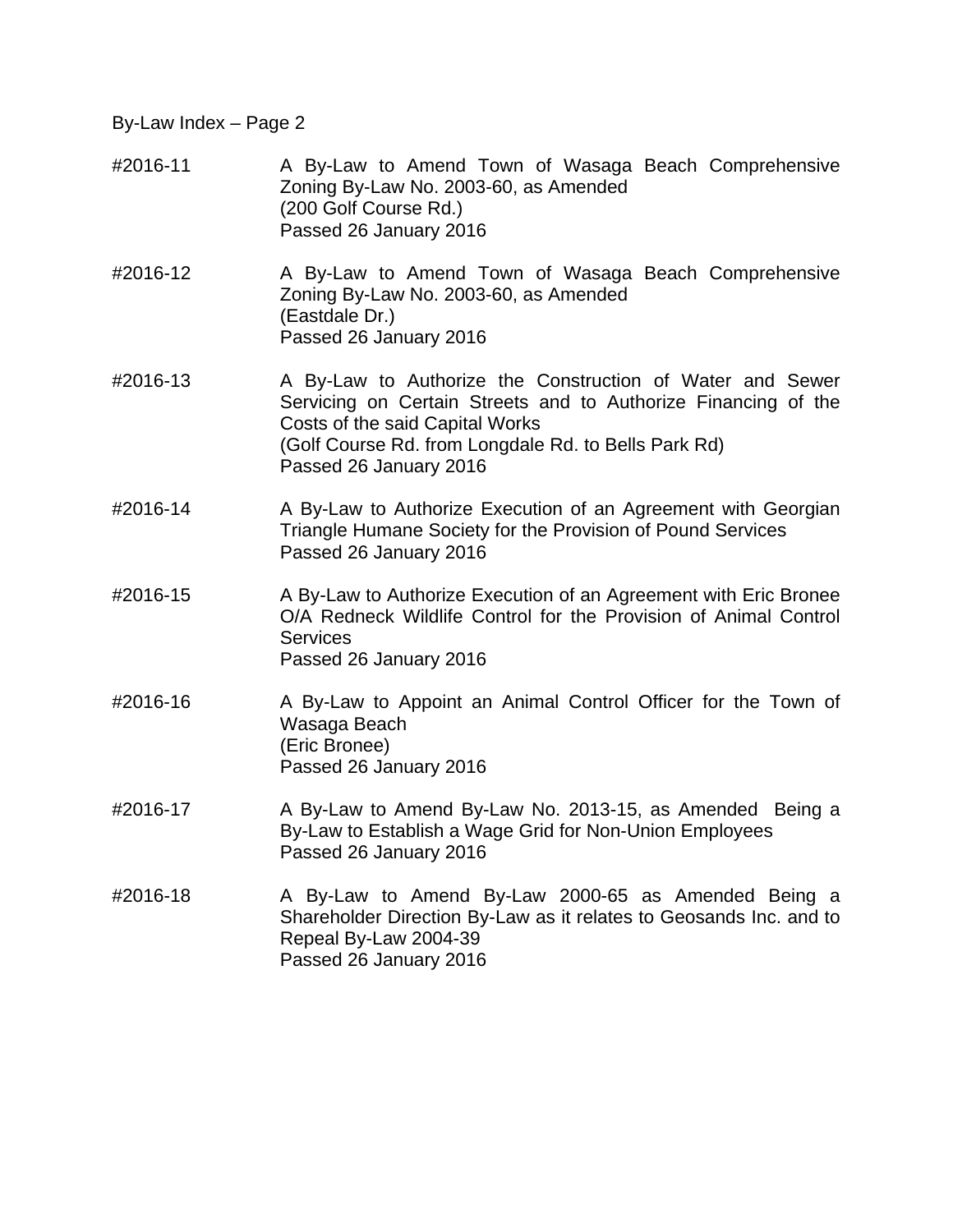- #2016-19 A By-Law to Appoint the Board of Directors of Geosands Inc. and its Subsidiaries, Wasaga Distribution Inc. and Wasaga Resource Services Inc. (Geosands – James Fraser – 3 years; Bruce Young – 3 years; Brian Kirkwood – 2 years; Peter Preager – 2 years; Mayor Smith Wasaga Distribution – James Fraser – 3 years; Bruce Young – 3 years; Peter Preager – 2 years; Andy Ferguson – 2 years; Mayor Smith Wasaga Resources – James Fraser – 3 years; Bruce Young - 3 years; Brian Kirkwood – 2 years; Rick Archdekin – 2 years; Mayor Smith) Passed 26 January 2016
- #2016-20 A By-Law to Regulate Traffic on Highways Within the Town of Wasaga Beach (No Driving or Passing on Paved Shoulders) **Not passed**
- #2016-21 A By-Law to Adopt a Policy Pertaining to the Terms of Reference for a Council Public Open House Passed 26 January 2016
- #2016-22 A By-Law to Confirm the Proceedings of the Council of the Corporation of the Town of Wasaga Beach at its Regular Meeting held Tuesday, January 26, 2016
- #2016-23 A By-Law to Appoint a Municipal Law Enforcement Officer and Property Standards Officer for the Town of Wasaga Beach (Lauren Dykstra) Passed 16 February 2016
- #2016-24 A By-Law to Authorize the Construction of Water and Sewer Servicing on Certain Streets, and to Authorize Financing of the Costs of the said Capital Works (Wildwood Dr., Manor Cresc, Caralyn Place, Rodrium Rd., Dowlwood Dr., Ramblewood Dr. (Dowlwood Dr. to 58<sup>th</sup> St. S.) Passed 16 February 2016
- #2016-25 A By-Law to Adopt a Municipally Significant Public Special Events Policy and Guidelines for the Town of Wasaga Beach Passed 16 February 2016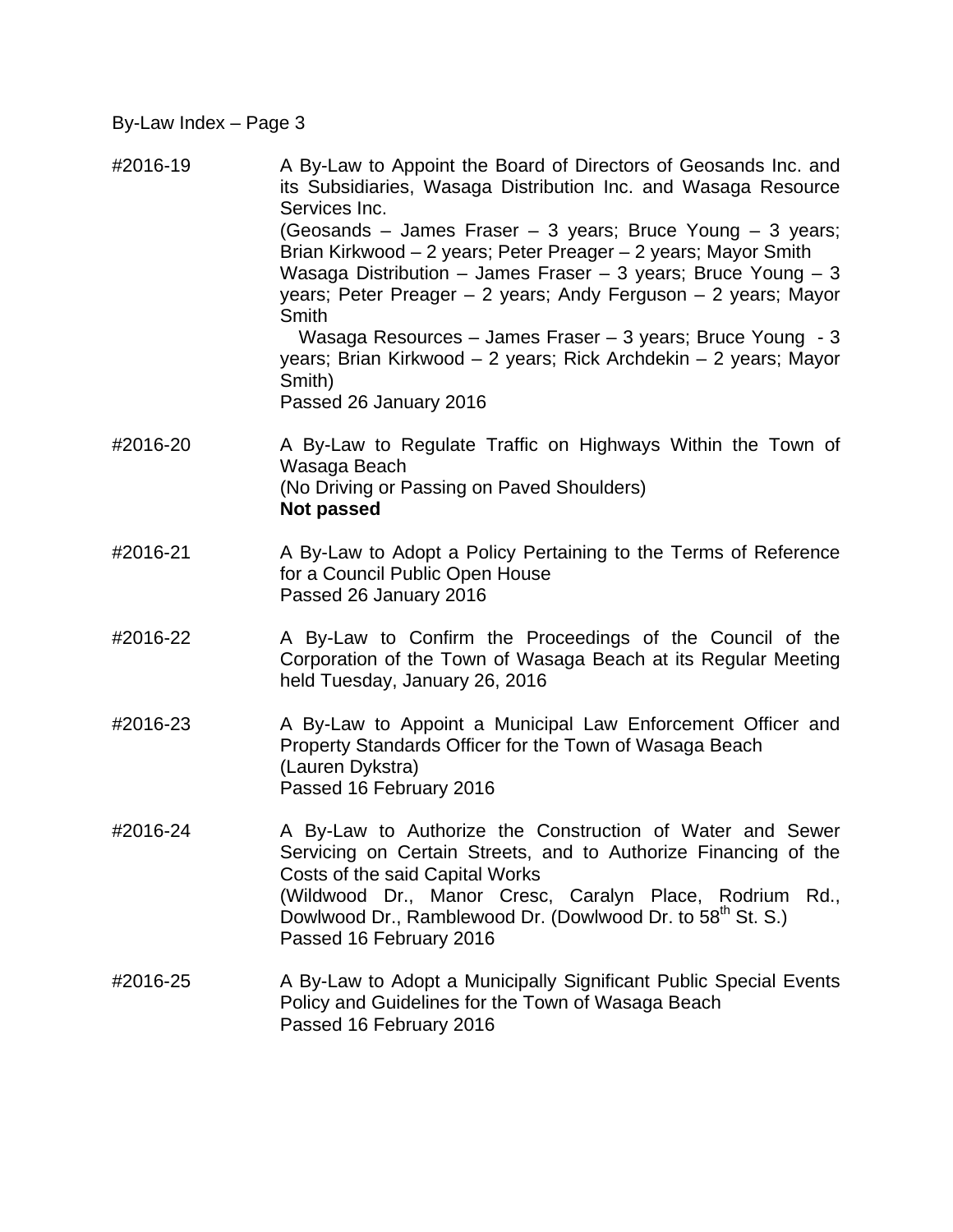- #2016-26 A By-Law to Adopt a Closed Meeting Investigation Policy for the Town of Wasaga Beach Passed 16 February 2016
- #2016-27 A By-Law to Adopt a Corporate Communication Policy for the Town of Wasaga Beach Passed 16 February 2016
- #2016-28 A By-Law to Adopt a Corporate Complaint Policy for the Town of Wasaga Beach Passed 16 February 2016
- #2016-29 A By-Law to Adopt a Handling Unreasonable Customer Behaviour Policy for the Town of Wasaga Beach Passed 16 February 2016
- #2016-30 A By-Law to Exempt Lots 17, 18, 19 and 20 Registered Plan 51M-923 in the Town of Wasaga Beach, County of Simcoe from Part Lot **Control**  (Hamount Investments Ltd., Sandy Coast Crescent) Passed 16 February 2016
- #2016-31 A By-Law to Authorize Certain New Capital Works of the Corporation of the Town of Wasaga Beach (The "Municipality"); to Authorize the submission of an Application to Ontario Infrastructure and Lands Corporation ("OILC") for Financing such Capital Works; to Authorize Temporary Borrowing from OILC to meet expenditures in connection with such works; and to Authorize Long Term Borrowing for such works through the issue of Debentures to OILC (LED Street Light Retrofit) Passed 16 February 2016
- #2016-32 A By-Law to Authorize the Execution of a Lease Agreement Between the Town of Wasaga Beach and JJBG Holdings Inc. and Janet Trude (Tim Horton's) Passed 16 February 2016
- $\#2016-33$  A By-Law to Amend By-Law 2013-25, as Amended, Being a By-Law to Establish a Ladder Chart for Non-Union Employees Passed 16 February 2016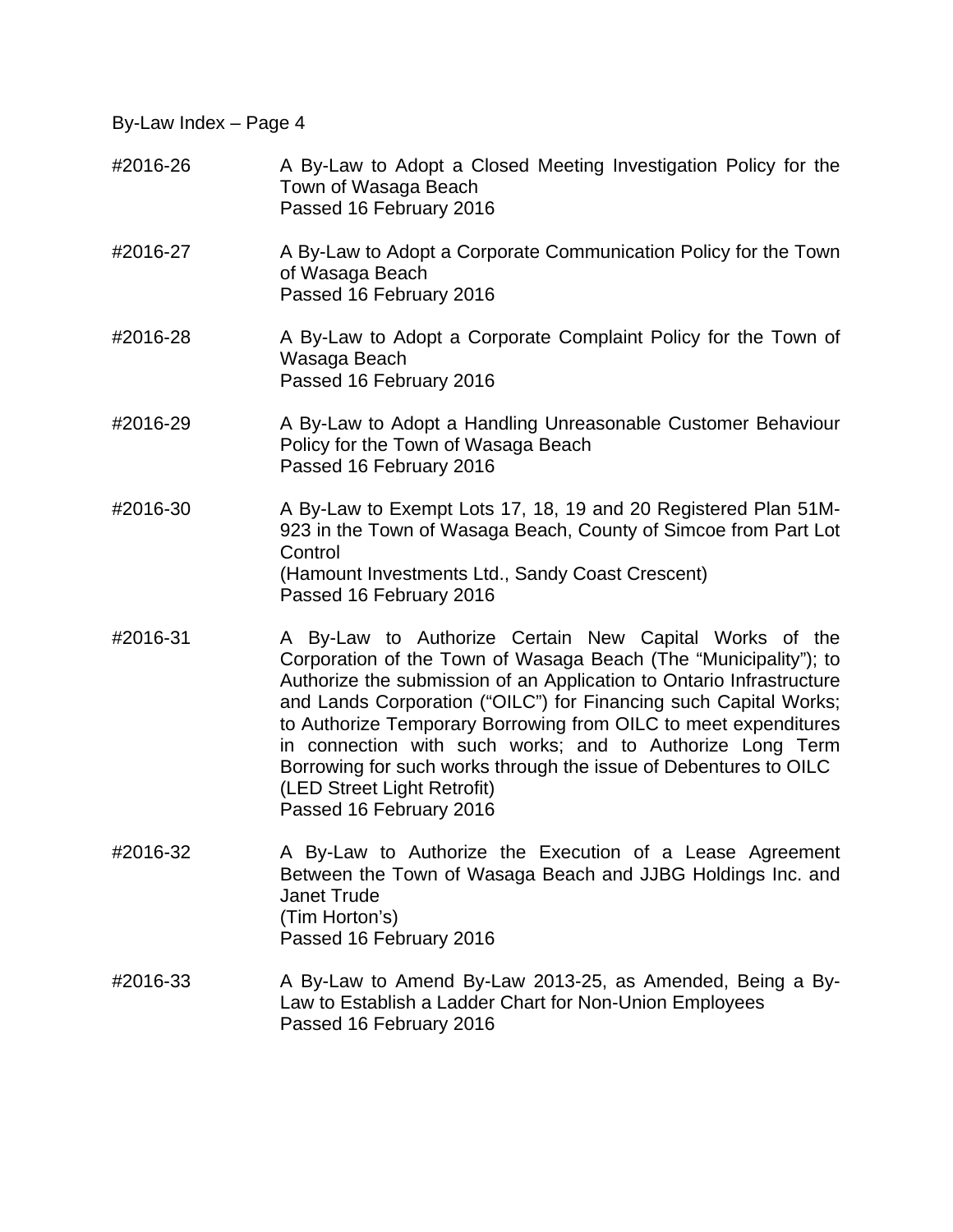- #2016-34 A By-Law to A By-Law to Confirm the Proceedings of the Council of the Corporation of the Town of Wasaga Beach at its Regular Meeting held Tuesday, February 16, 2016
- #2016-35 not used
- #2016-36 A By-Law to Authorize the Execution of a Lease Agreement between the Town of Wasaga Beach and Greg Buchanan in Trust for a Company to be Incorporated and o/a Juniors Pizza for a Commercial Lease at 115 Beach Drive Units 1-6 Passed 10 March, 2016
- #2016-37 A By-Law to Authorize the Execution of a Lease Agreement Between the Town of Wasaga Beach and Finest Global Imports and Mohammed Mosadeq for a Commercial Lease at 13 First Street, Unit 1 Passed 10 March 2016
- #2016-38 A By-Law to Authorize the Execution of a Lease Agreement between the Town of Wasaga Beach and Enzo Grossi, in Trust for a Corporation to be Incorporated for a Commercial Lease at 41 Beach Drive, Upper Level Passed 22 March 2016
- #2016-39 A By-Law to Confirm the Proceedings of the Council of the Corporation of the Town of Wasaga Beach at its Special Meeting held Thursday, March 10, 2016
- #2016-40 not used
- #2016-41 A By-Law to Adopt a Busker Policy and Guidelines for the Town of Wasaga Beach Passed 22 March 2016
- #2016-42 A By-Law to Designate Private Roadways as Emergency Fire Routes along which No Parking of Vehicles Shall be Permitted Passed 22 March 2016
- #2016-43 A By-Law to Amend By-Law No. 2007-38, Being a By-Law to License, Regulate and Govern Businesses Carried on within the **Municipality** Passed 22 March 2016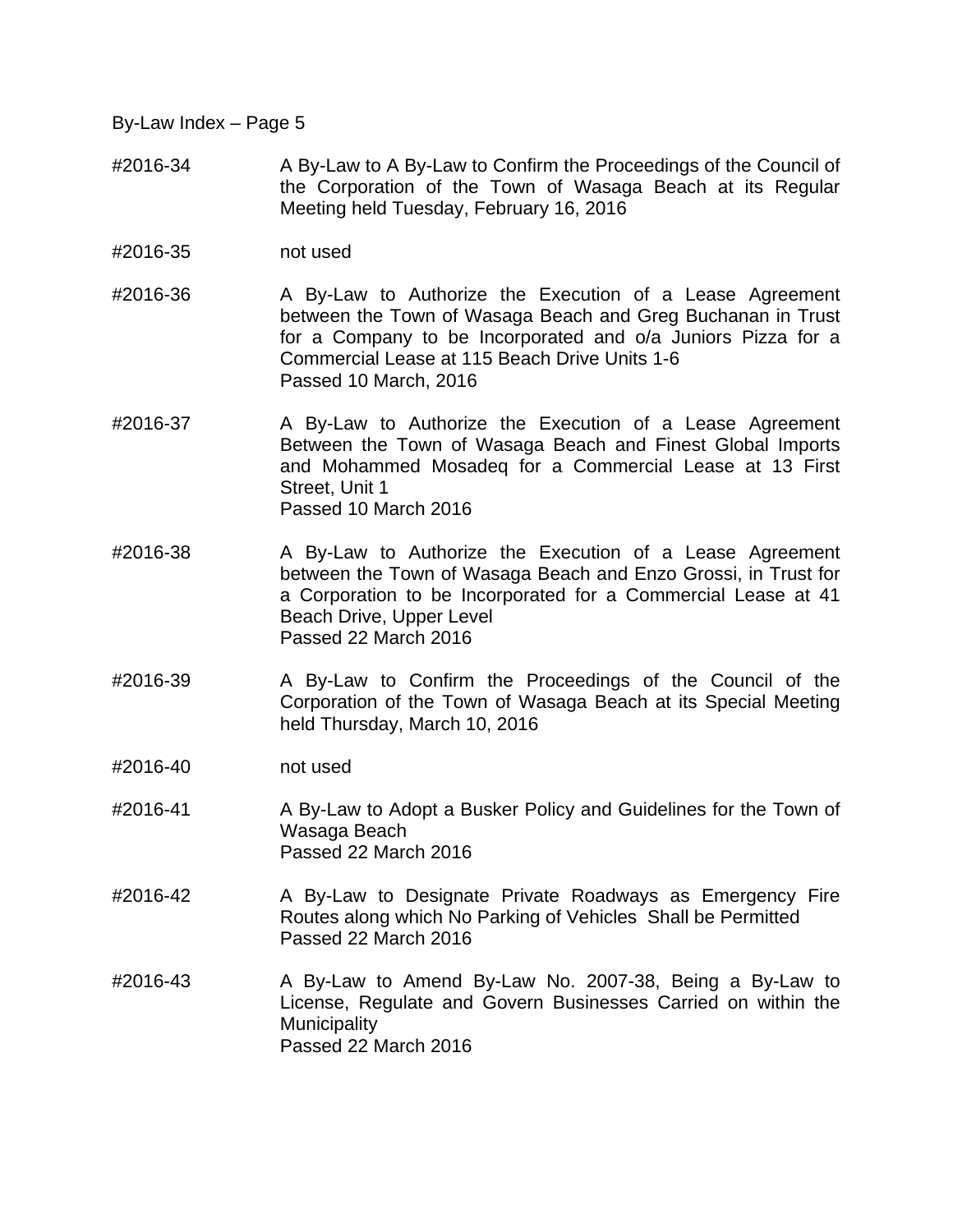#2016-44 A By-Law to Adopt a Social Media Policy for the Town of Wasaga Beach Passed 22 March 2016 #2016-45 A By-Law to Adopt an Investment Policy for the Town of Wasaga Beach Passed 22 March 2016 #2016-46 A By-Law to Adopt the Emergency Response Plan for the Town of Wasaga Beach (Repealed #1981-39 & 2004-55) Passed 22 March 2016 #2016-47 A By-Law to Adopt a Special Event Fees for Use of a Municipal Parking Lots Policy for the Town of Wasaga Beach Passed 22 March 2016 #2016-48 A By-Law to Authorize the Execution of an Agreement Between the Town of Wasaga Beach and Her Majesty the Queen in Right of Canada (Canada 150 Community Infrastructure Program) Passed 22 March 2016 #2016-49 A By-Law to Authorize the Execution of an Agreement Between the Town of Wasaga Beach and Her Majesty the Queen in Right of Ontario (Tourism Development Fund) Passed 22 March 2016 #2016-50 A By-Law to Authorize the Execution of a Lease Agreement Between the Town of Wasaga Beach and RLS Wasaga Group Inc. for a Commercial Lease at 31 Beach Drive Passed 15 March 2016 #2016-51 (A By-Law to Authorize the Execution of a Lease Agreement Between the Town of Wasaga Beach and Wasaga Beach Brewing Company for a Commercial Lease at 12 Main Street Passed 19 April 2016) #2016-52 A By-Law to Amend Town of Wasaga Beach Comprehensive Zoning By-Law No 2003-60, as Amended (Trillium Forest North – Amendment to Phase 1) Passed 22 March 2016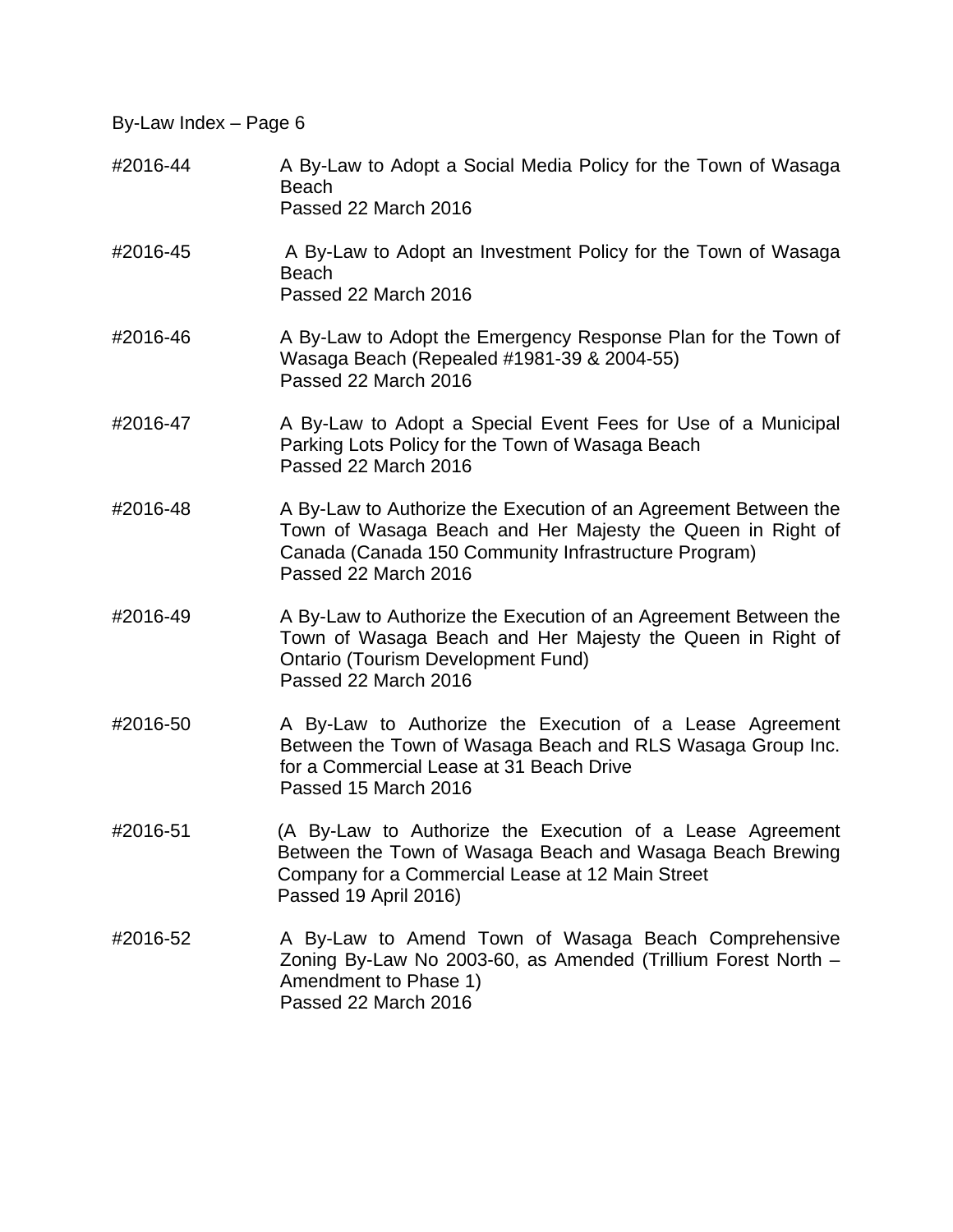- #2016-53 A By-Law to Authorize the Execution of an Agreement Between the Town of Wasaga Beach and Regional Tourism Organization 7 (Destination Development Fund) Passed 22 March 2016
- #2016-54 A By-Law to Confirm the Proceedings of the Council of the Corporation of the Town of Wasaga Beach at its Regular Meeting held Tuesday, March 22, 2016
- #2016-51 A By-Law to Authorize the Execution of a Lease Agreement Between the Town of Wasaga Beach and Wasaga Beach Brewing Company for a Commercial Lease at 12 Main Street Passed 19 April 2016
- #2016-56 A By-Law to Adopt a Use of Corporate Resources for Election Purposes Policy Passed 19 April 2016
- #2016-57 A By-Law to Adopt a Video Surveillance Policy Passed 19 April 2016
- #2016-58 A By-Law to Adopt a Freedom of Information and Protection of Privacy - Routine Disclosure and Active Dissemination Policy Passed 19 April 2016
- #2016-59 A By-Law to Adopt an Engineering Review Fee Policy for the Town of Wasaga Beach Passed 19 April 2016
- #2016-60 A By-Law to Authorize an Encroachment Agreement Between the Town of Wasaga Beach and Rosellina Povegliano for the Property of Plan 841, Lot 24, Municipally known as 500 Bluewater Lane Passed 19 April 2016
- #2016-61 A By-Law to Authorize the Execution of a Lease Agreement between the Town of Wasaga Beach and Anca Marchidanu, - Carrying on Business as Secrets of Transylvania Pastry for a Kiosk Lease at 12 Main Street, Unit B Passed 19 April 2016
- #2016-62 A By-Law to Authorize the Execution of a Lease Agreement Between the Town of Wasaga Beach and Ashanti Coffee Collingwood for a Kiosk Lease at 12 Main Street, Unit C Passed 19 April 2016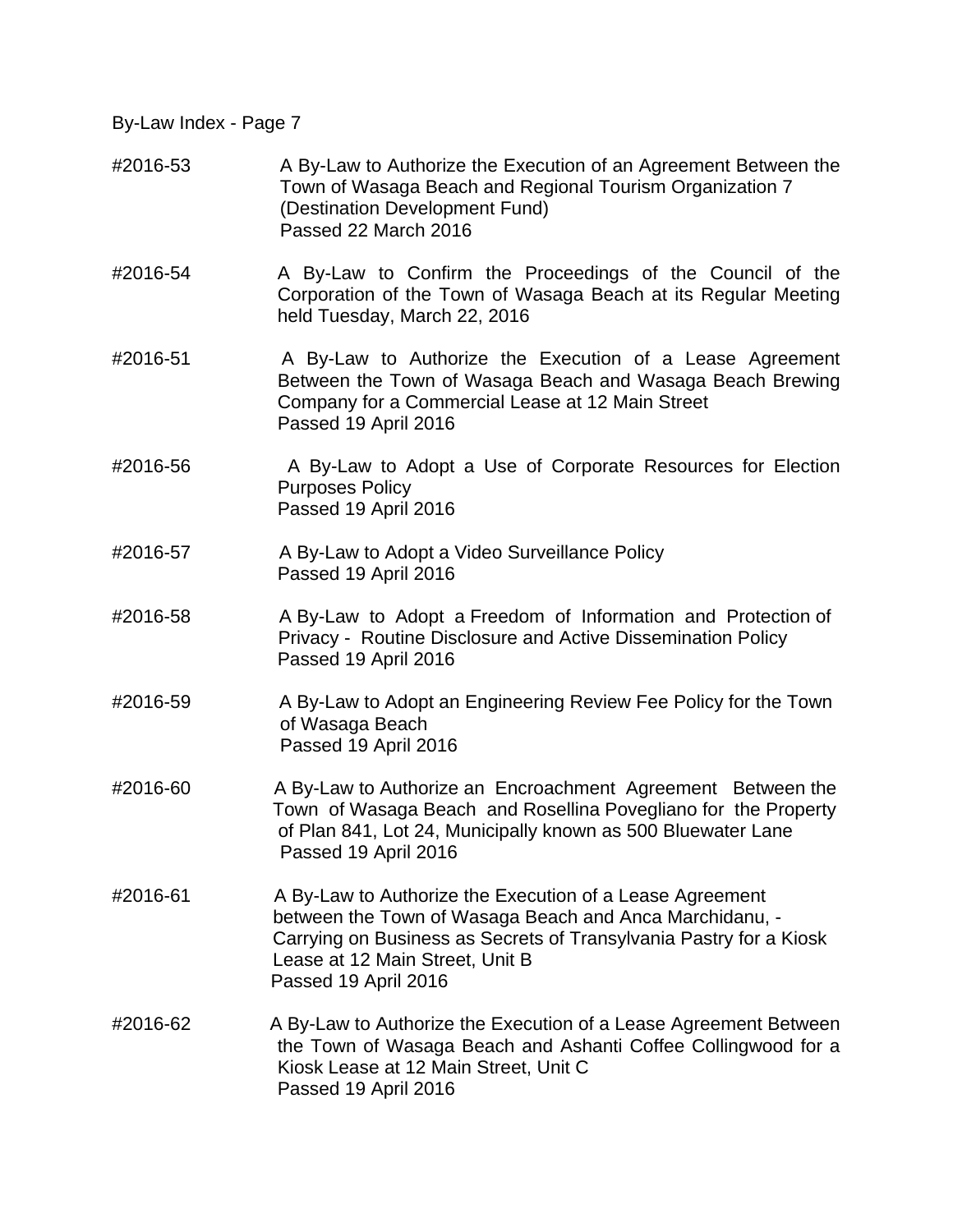- #2016-63 A By-Law to Authorize the Execution of a Lease Agreement Between the Town of Wasaga Beach and Barry Wood COB and Uno Sumo Woods Roasted Marshmellows for a Kiosk Lease at 12 Main Street, Unit E Passed 19 April 2016
- #2016-64 A By-Law to Authorize the Execution of a Lease Agreement Between the Town of Wasaga Beach and Blooming Onion and Natasha Dunn for a Kiosk Lease at 12 Main Street, Unit F Passed 19 April 2016
- #2016-65 A By-Law to Authorize the Execution of a Lease Agreement Between the Town of Wasaga Beach and Taste of Paradise for a Kiosk Lease at 12 Main Street, Unit H Passed 19 April 2016
- #2016-66 A By-Law to Authorize the Execution of a Lease Agreement Between the Town of Wasaga Beach and Boston Pizza and Alex Smarkenka for a Kiosk Lease at 12 Main Street, Unit J Passed 19 April 2016
- #2016-67 A By-Law to Authorize the Execution of a Lease Agreement Between the Town of Wasaga Beach and Sparkle Tattoos and Amanda Foerster for a Kiosk Lease at 12 Main Street, Unit M Passed 19 April 2016
- #2016-68 A By-Law to Authorize the Execution of a Lease Agreement Between the Town of Wasaga Beach and Finest Global Imports and Mohammed Mosadeq for a Kiosk Lease at 12 Main Street, Unit N Passed 19 April 2016
- #2016-69 A By-Law to Authorize the Execution of a Lease Agreement Between the Town of Wasaga Beach and Squeeze'd and Lana Turcic-Brandau For a Kiosk Lease at 12 Main Street, Unit R Passed 19 April 2016
- #2016-70 A By-Law to Authorize the Execution of a Lease Agreement Between The Town of Wasaga Beach and Lazaro Vakanis and Nathan Plater for a Kiosk Lease at 12 Main Street, Unit S Passed 19 April 2016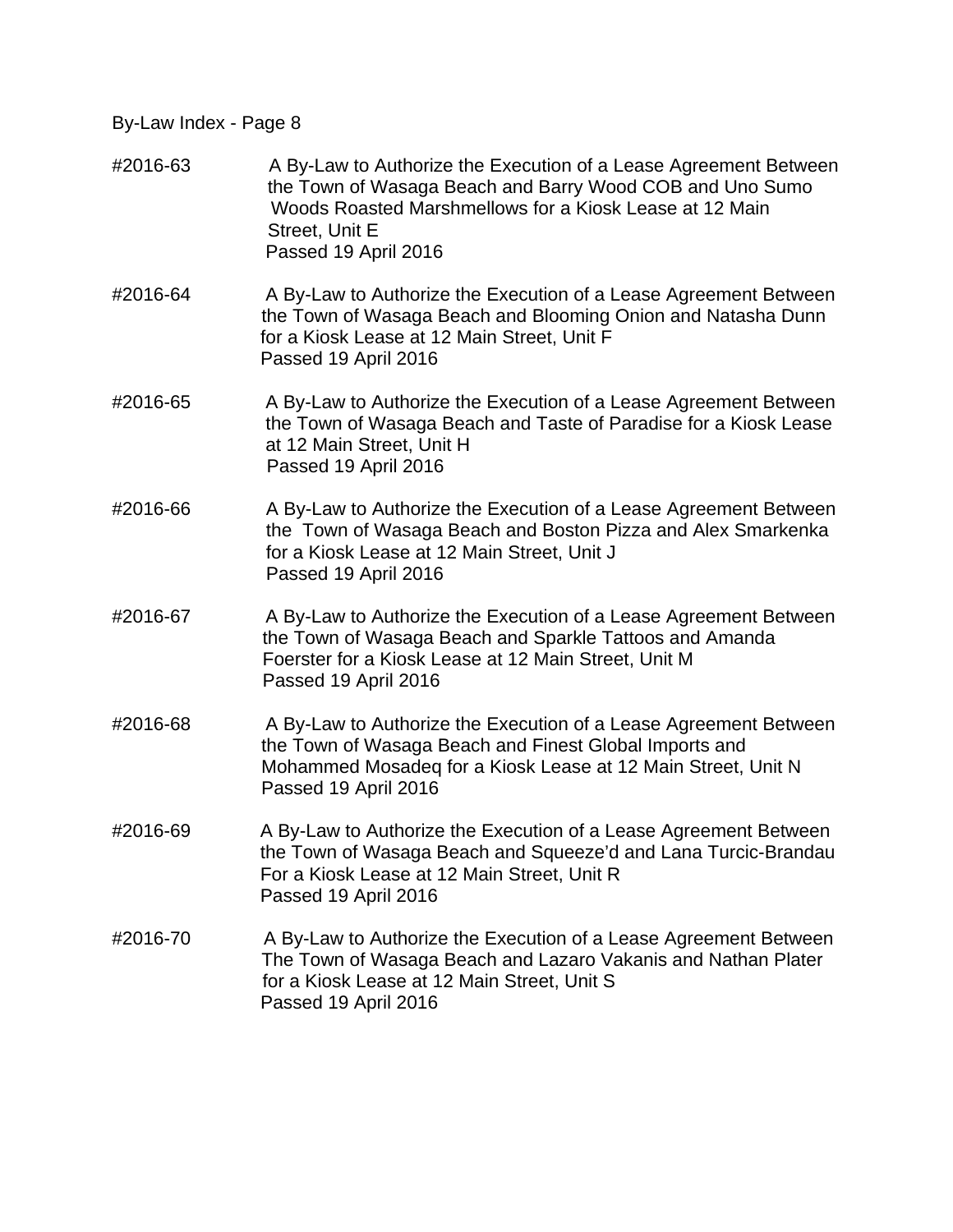- #2016-71 A By-Law to Authorize the Execution of a Lease Agreement Between the Town of Wasaga Beach and Edward Donnelly for a Kiosk Lease at 12 Main Street, Unit U Passed 19 April 2016
- #2016-72 A By-Law to Authorize the Execution of a Lease Agreement Between the Town of Wasaga Beach and 2404532 Ontario Limited DBA. Lethal Buzz Café for a Kiosk Lease at 12 Main Street, Unit V Passed 19 April 2016
- #2016-73 A By-Law to Authorize the Execution of a Lease Agreement Between the Town of Wasaga Beach and Kaos Apparel Inc. o/a Funnel Tunnel and Gilles Mechally for a Commercial Lease at 14 First Street, Unit 1 Passed 19 April 2016
- #2016-74 A By-Law to Authorize the Execution of a Lease Agreement Between the Town of Wasaga Beach and Kaos Apparel Inc. o/a Splash and Gilles Mechally for a Commercial Lease at 57 Beach Drive Passed 19 April 2016
- #2016-75 A By-Law to Authorize the Execution of an Agreement Between the Town of Wasaga Beach and Wasaga Beach Paddlesurf Adventure Co. to Utilize Town Lands Known as the Northwest Portion of 123 Beach Drive Passed 19 April 2016
- #2016-76 Not passed
- #2016-77 A By-Law to Amend By-Law No. 2007-38, Being a By-Law to License Regulate and Govern Businesses Carried on Within the Municipality Passed 19 April 2016
- #2016-78 A By-Law to Amend By-Law No. 2016-106, Being a By-Law to Establish Fees and Charges to be Collected by the Corporation of the Town of Wasaga Beach Passed 19 April 2016
- #2016-79 A By-Law to Make Certain Citizen Appointments to Various Boards and Committees of the Town of Wasaga Beach Passed 19 April 2016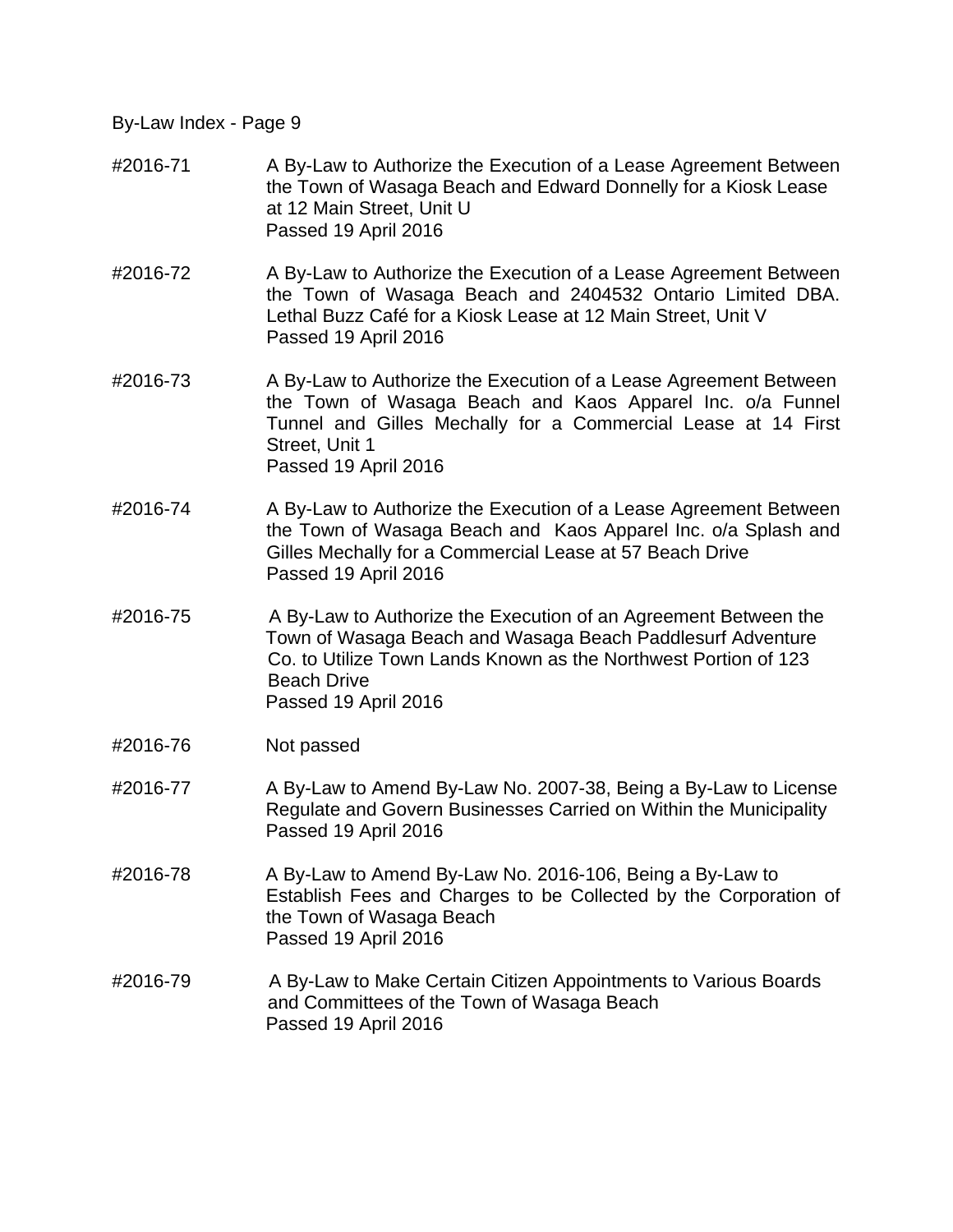- #2016-80 A By-Law to Appoint Seasonal Municipal Law Enforcement Officers for the Town of Wasaga Beach Passed 19 April 2016
- #2016-81 A By-Law to Deem Part of Registered Plan 708 Town of Wasaga Beach Not To Be A Registered Plan of Subdivision (Lots 11, 12 and 42 Belva, River Road East) Passed 19 April 2016
- #2016-82 A By-Law to Amend Town of Wasaga Beach Comprehensive Zoning By-Law No. 2003-60, as Amended (Parkbridge Lifestyle Communities Inc. Park Place Phases 6B & 6C) Passed 19 April 2016
- #2016-83 A By-Law to Amend Town of Wasaga Beach Comprehensive Zoning By-Law No. 2003-60, as Amended (Hospital Permitted Use) Passed 19 April 2016
- #2016-84 A By-Law to Adopt Amendment 41 to the Town of Wasaga Beach Official Plan Passed 19 April 2016
- #2016-85 A By-Law to Amend Town of Wasaga Beach Comprehensive Zoning By-Law No. 2003-60, as Amended (West Side Contracting/Perciballi) Passed 19 April 2016
- #2016-86 A By-Law to Deem Part of Registered Plan 674, Town of Wasaga Beach, Not To Be A Registered Plan of Subdivision (Lots 19 and 20, Plan 647) Passed 19 April 2016
- #2016-87 A By-Law to Confirm the Proceedings of the Council of the Corporation of the Town of Wasaga Beach at its Regular Meeting held Tuesday, April 19, 2016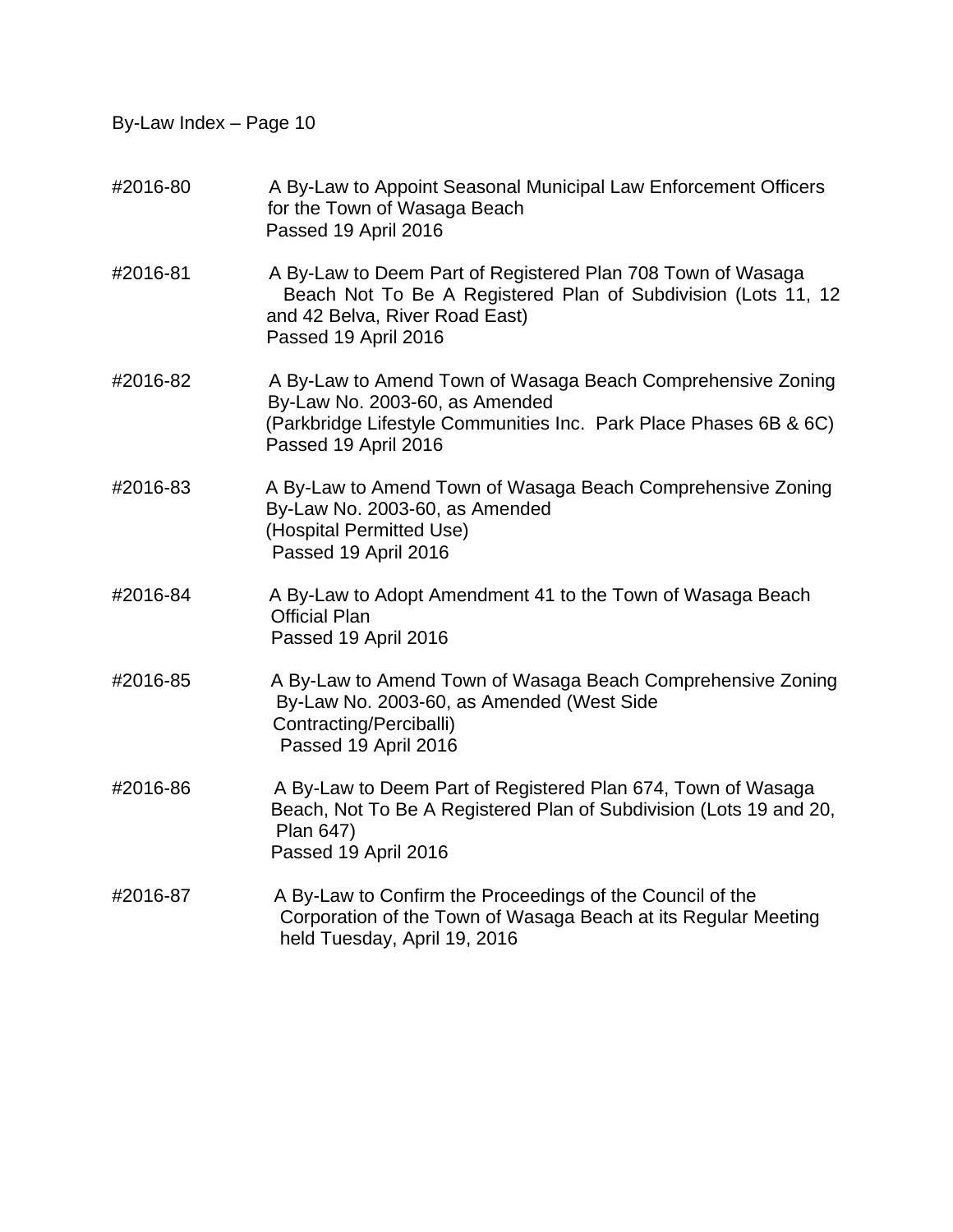## #2016-88 A By-Law to Authorize the Execution of an Agreement with Honk Mobile Inc. for Automated Paid Parking System Passed 3 May 2016

- #2016-89 A By-Law to Make Council Appointments to Various Boards and Committees of the Town of Wasaga Beach (River Resources Committee – Brian F. Smith) Passed 3 May 2016
- #2016-90 A By-Law to Authorize the Execution of a Lease Agreement Between the Town of Wasaga Beach and Sushi Wasaga Beach and Benny Zhang for a Commercial Lease at 41 Beach Drive Unit F Passed 3 May 2016
- #2016-91 A By-Law to Authorize the Execution of a Lease Agreement Between the Town of Wasaga Beach and Snack Beach Zone and Hassan Toutounchian for a Commercial Lease at 41 Beach Drive Unit E Passed 3 May 2016
- #2016-92 Not passed
- #2016-93 A By-Law to Confirm the Proceedings of the Council of the Corporation of the Town of Wasaga Beach at its Meeting held Tuesday, May 3, 2016
- #2016-94 A By-Law to Adopt a Council Vacancy Policy Passed 12 May 2016
- #2016-95 A By-Law to Authorize the Execution of a Lease Agreement Between the Town of Wasaga Beach and House of Bombay Operating as Beach Depot and Ram Gupta for a Commercial Lease at 47 Beach Drive Unit F Passed 12 May 2016
- #2016-96 A By-Law to Confirm the Proceedings of the Council of the Corporation of the Town of Wasaga Beach at its Special Meeting held Tuesday, May 12, 2016
- #2016-97 A By-Law to Control Noise and Nuisance within the Municipality Passed 24 May 2016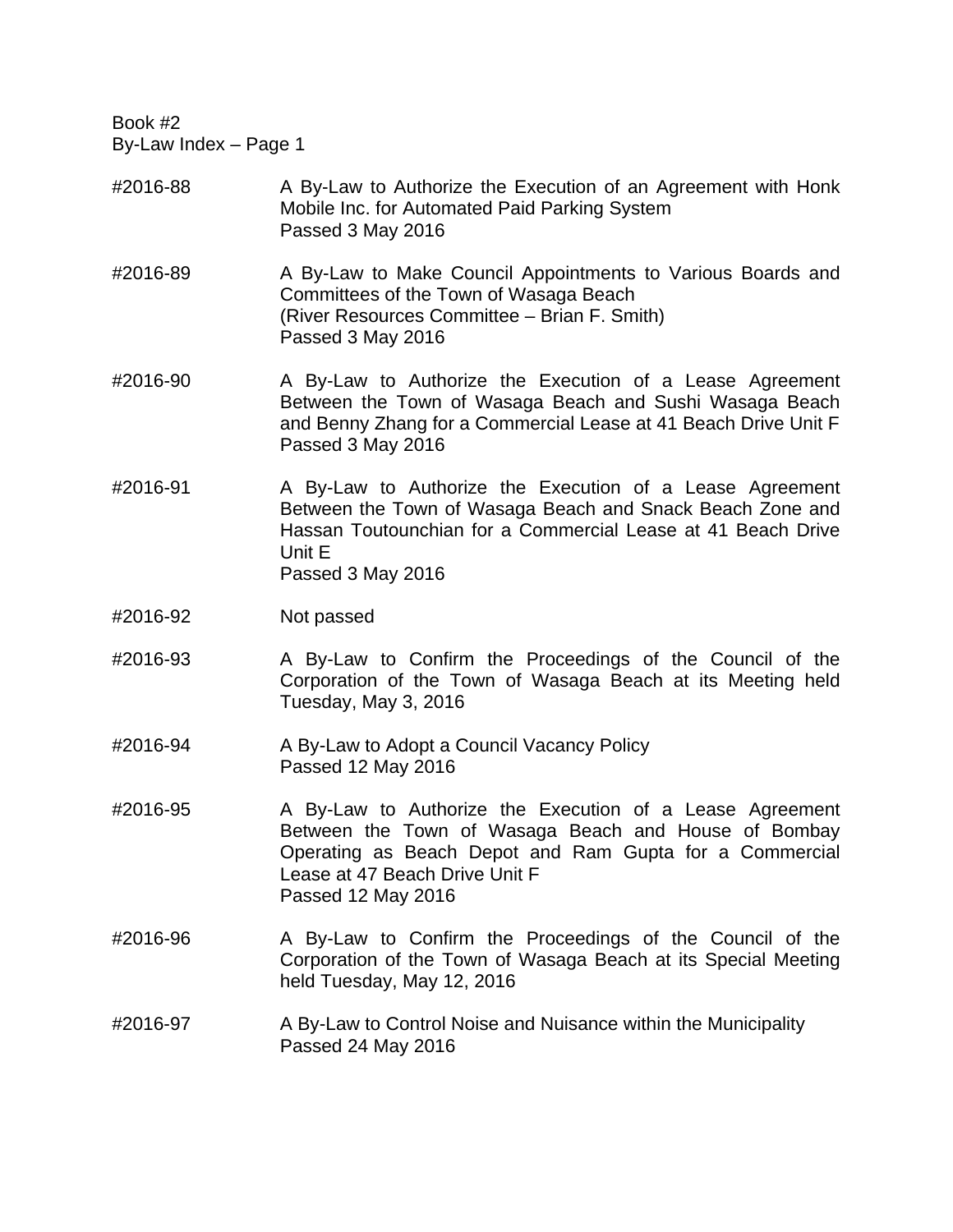- #2016-98 A By-Law to Regulate the Town of Wasaga Beach Water Works and Waste Water Utilities Passed 24 May 2016
- #2016-99 A By-Law to Make Citizen Appointments to Various Boards and Committees of the Town of Wasaga Beach (Healthy Communities Network Committee) Passed 24 May 2016
- #2016-100 A By-Law to Appoint a Municipal Auditor for the Town of Wasaga Beach (Collins Barrow SGB LLP) Passed 24 May 2016
- #2016-101 A By-Law to Govern the Proceedings of Meetings of the Town Council and its Appointed Committees Passed 24 May 2016
- #2016-102 A By-Law to Delegate Routine or Minor Powers and Duties of the Town of Wasaga Beach Council to Officers of the Corporation of the Town of Wasaga Beach and to Repeal By-Law 2008-12
- #2016-103 A By-Law to Authorize the Execution of a Lease Agreement Between the Town of Wasaga Beach and RLS Wasaga Group Inc. For a Commercial Lease at 31 Beach Drive Unit A Passed 24 May 2016
- #2016-104 A By-Law to Establish the Wasaga Beach Age Friendly Community Advisory Committee and to Adopt Terms of Reference for the **Committee** Passed 24 May 2016
- #2016-105 A By-Law to Adopt Official Plan Amendment No. 42 to the Official Plan of the Town of Wasaga Beach Passed 24 May 2016
- #2016-106 A By-Law to Appoint a Deputy Fire Chief for the Town of Wasaga Beach (Craig Williams) Passed 24 May 2016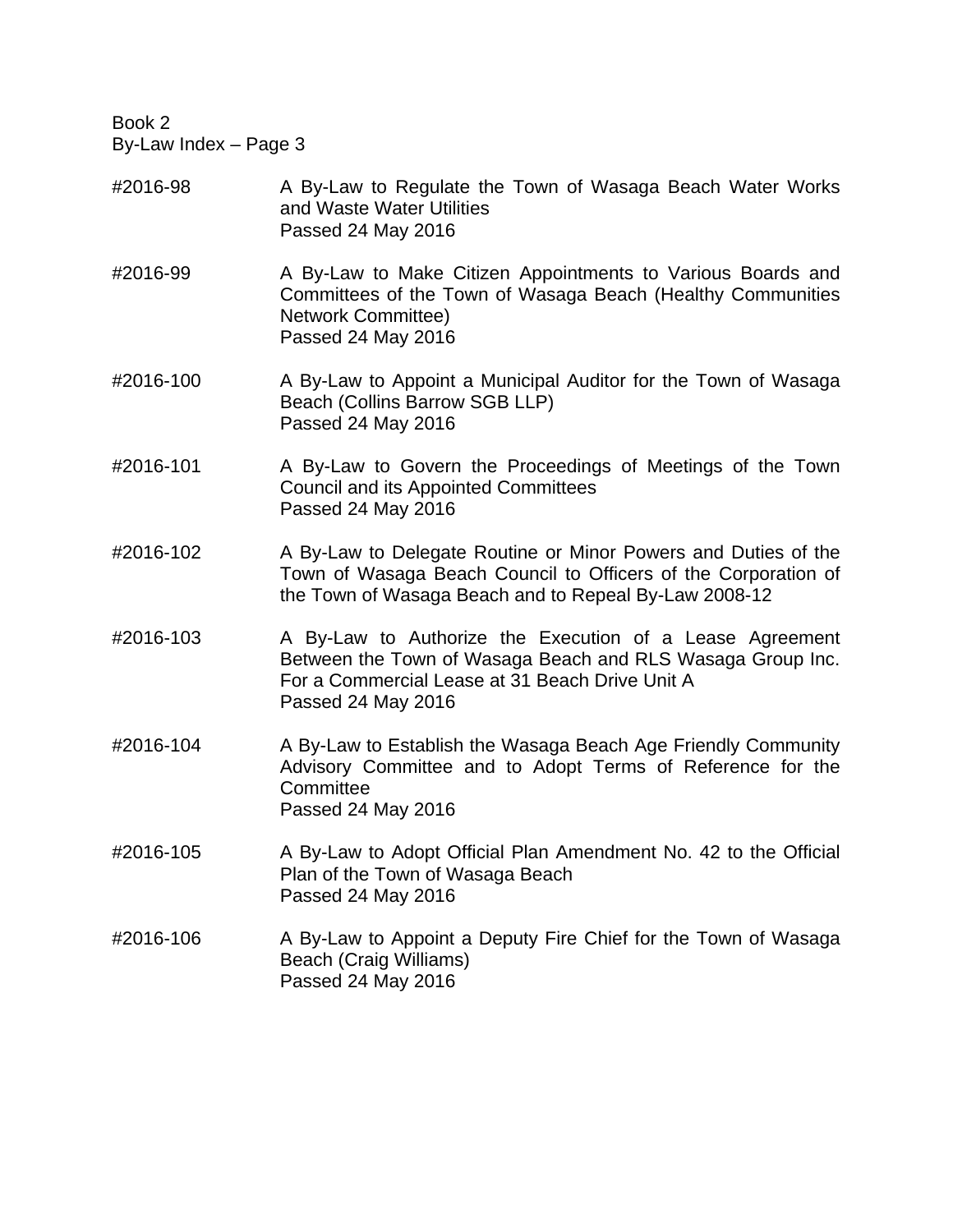- #2016-107 A By-Law to Appoint an Alternate Community Emergency Management Coordinator for the Town of Wasaga Beach (Craig Williams) Passed 24 May 2016
- #2016-108 A By-Law to Appoint a Community Emergency Management Coordinator for the Town of Wasaga Beach (Michael McWilliam) Passed 24 May 2016
- #2016-109 A By-Law to Authorize the Execution of a Tax Arrears Extension Agreement (15 Jack St.) Passed 24 May 2016
- #2016-110 A By-Law to Set the Tax Rates and to Levy Taxes for the Year 2016 Passed 24 May 2016
- #2016-111 A By-Law to Establish Development Charges for the Corporation of the Town of Wasaga Beach Passed 24 May 2016
- #2016-112 A By-Law to Confirm the Proceedings of the Council of the Corporation of the Town of Wasaga Beach at its Regular Meeting Held Tuesday, May 24, 2016
- #2016-113 A By-Law to Authorize the Execution of a Lease Agreement between the Town of Wasaga Beach and Skydive Wasaga Beach Inc. for a Land Use Lease at Wasaga Sports Park to Operate Business known as Skydive Wasaga Beach Inc. Passed 9 June 2016
- #2016-114 A By-Law to Authorize the Execution of an Agreement Between the Town of Wasaga Beach and the Wasaga Beach Farmers Market Organizing Committee for a Land Use Lease at 130 Main Street, Main Street Parking Lot to Operate a Seasonal Farmers Market Passed 9 June 2016
- #2016-115 A By-Law to Authorize the Execution of a Lease Agreement Between the Town of Wasaga Beach and SQ Fries and Tanya Lawrence for a Kiosk Lease at 12 Main Street, Unit G Passed 9 June 2016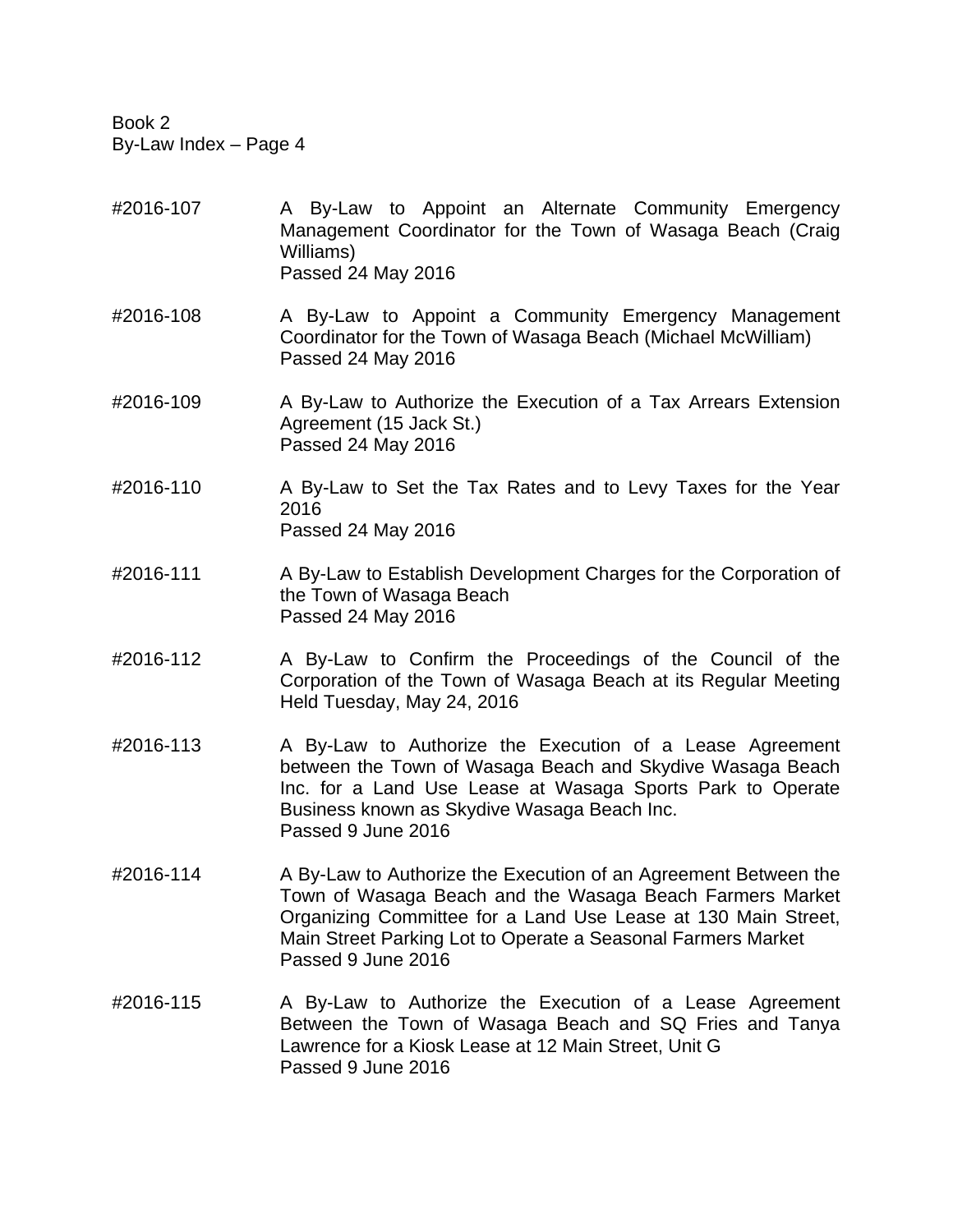- #2016-116 A By-Law to Authorize the Execution of an Agreement Between the Town of Wasaga Beach and Regional Tourism Organization 7 (Tourism Website) Passed 9 June 2016
- #2016-117 A By-Law to Authorize the Execution of an Agreement Between the Corporation of the Town of Wasaga Beach and 2156905 Ontario Ltd. (Shaun Mahoney) (Caring Hands) for the Operation of Garbage and Recycling Bins Passed 9 June 2016
- #2016-118 A By-Law to Authorize the Execution of an Agreement Between the Corporation of the Town of Wasaga Beach and Telizon Inc. to Provide Phone Line and Local/Long Distance Services Passed 9 June 2016
- #2015-121 A By-Law to Appoint Seasonal Municipal Law Enforcement Officer for the Town of Wasaga Beach (Hanna Marshall) Passed 9 June 2016
- #2016-119 A By-Law to Confirm the Proceedings of the Council of the Corporation of the Town of Wasaga Beach at its Regular Meeting held June 9, 2016 (Special Meeting of Council)
- #2016-120 A By-Law of the Corporation of the Town of Wasaga Beach to Authorize the Borrowing upon Serial Debentures in the Principal Amount of \$2,5000,000.00 Passed 9 June 2016
- #2016-121 Passed out of order
- #2016-122 A By-Law to Appoint a Municipal Councillor for the Corporation of the Town of Wasaga Beach (Joseph Belanger) Passed 28 June 2016
- #2016-123 A By-Law to Authorize the Execution of an Agreement Between the Corporation of the Town of Wasaga Beach and Fuhre Construction Limited for Construction of the Beach Bar at 12 Main Street Passed 28 June 2016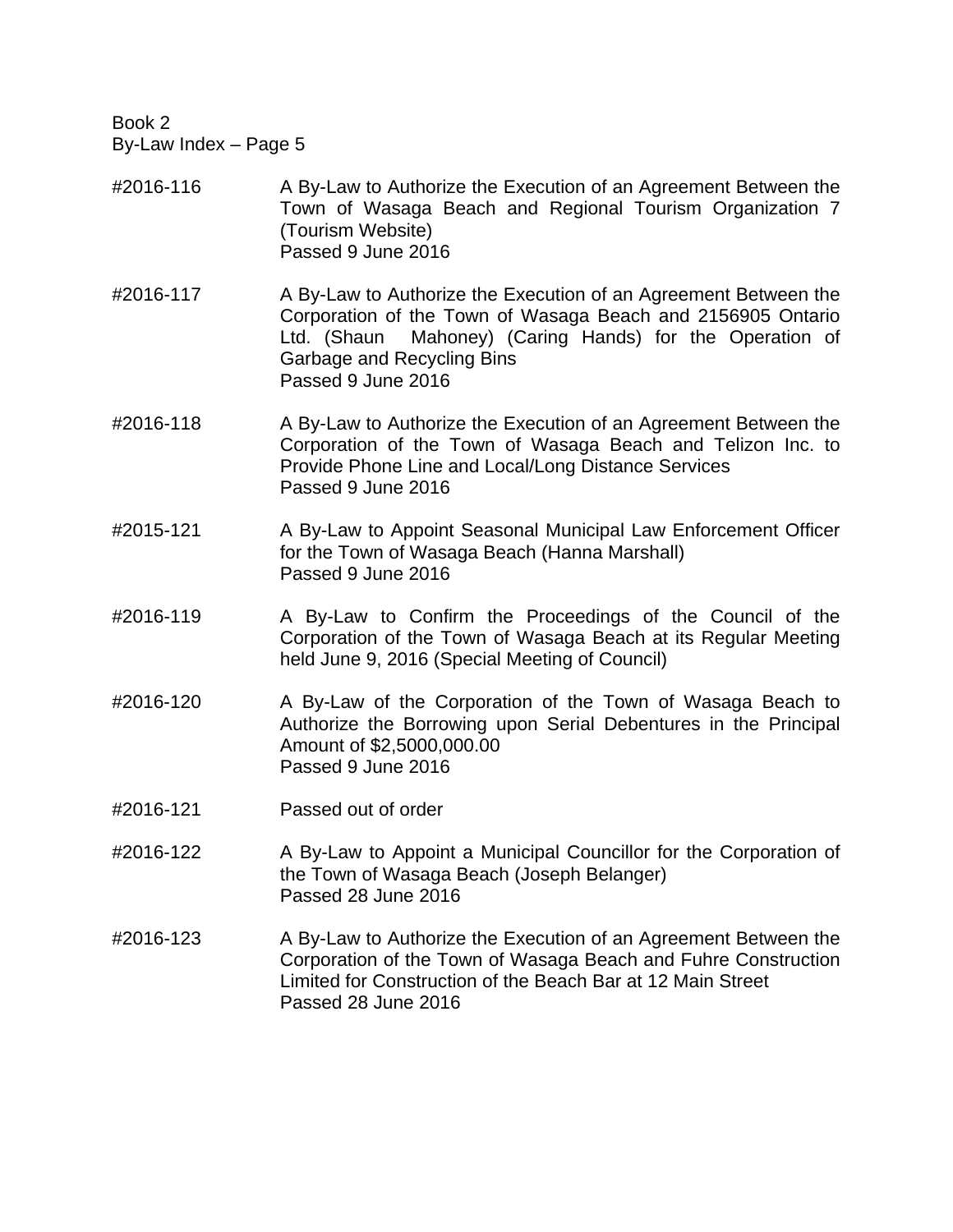- #2016-124 A By-Law to Authorize the Execution of an Agreement Between the Town of Wasaga Beach and Her Majesty the Queen in Right of Ontario (Celebrate Ontario Program – Main Street Market) Passed 28 June 2016
- #2016-125 A By-Law to Authorize the Construction of Water and Sewer Servicing on Certain Streets, and to Authorize Financing of the Costs of the Said Capital Works Passed 28 June 2016
- #2016-126 A By-Law to Amend By-Law 2015-86 being a By-Law to Authorize the Execution of an Agreement Between Progressive Waste Solutions and the Town of Wasaga Beach Passed 28 June 2016
- #2016-127 A By-Law to Authorize the Execution of a Lease Agreement Between the Town of Wasaga Beach and the Greek Place and Taher Khansari for a Commercial Lease at 50 Mosley Street Passed 28 June 2016
- #2016-128 A By-Law to Authorize the Execution of an Agreement Between the Corporation of the Town of Wasaga Beach and Forrec Limited to Lead the Development of the Master Plan for Downtown Wasaga Beach Passed 28 June 2016
- #2016-129 A By-Law to Assume Certain Streets and the Associated Services in the Town of Wasaga Beach for Centretown Subdivision – Christy Drive – Registered Plan 51M-932, Registered Plan M-46, Registered Plan 51R-21908 and Registered Plan 51R-36539 Passed 28 June 2016
- #2016-130 A By-Law to Amend By-Law 2013-12 Being a By-Law to Authorize the Execution of an Agreement Between the Nottawasaga Valley Conservation Authority and the Town of Wasaga Beach Passed 28 June 2016
- #2016-131 A By-Law to Authorize the Execution of an Agreement Between the Corporation of the Town of Wasaga Beach and Billy G Amusements Inc. for the Operation of an Amusements Area on the Town owned portion of the Former Dome Site Passed 28 June 2016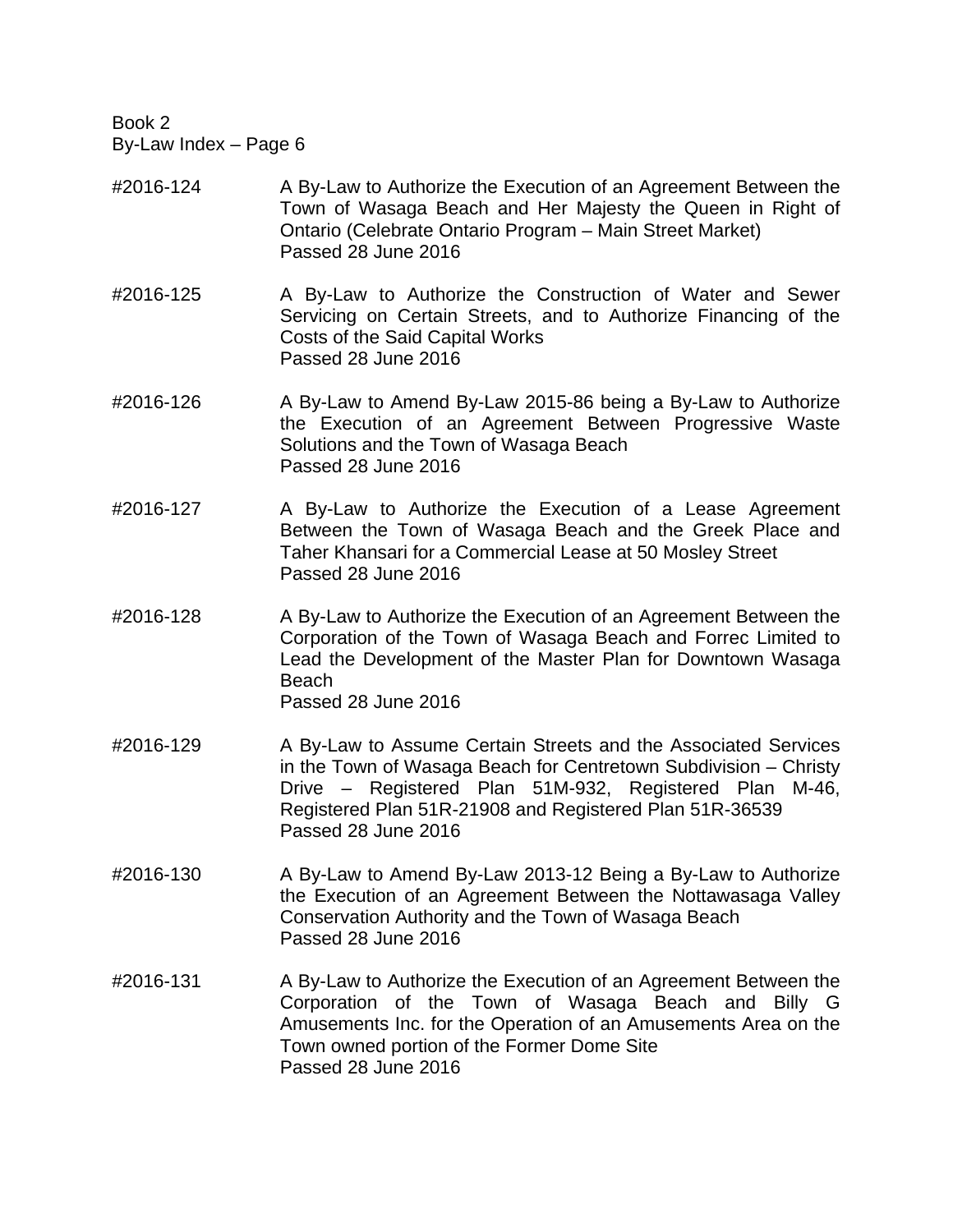- #2016-132 A By-Law to Confirm the Proceedings of the Council of the Corporation of the Town of Wasaga Beach at its Regular Meeting held Tuesday, June 28, 2016
- #2016-133 A By-Law to Amend By-Law No. 2016-42, Being a By-Law to Designate Private Roadways as Emergency Fire Routes along which no Parking of Vehicles Shall be Permitted Passed 26 July 2016
- #2016-134 A By-Law to Authorize Execution of an Alternate Locate Agreement Between Enbridge Gas Distribution Ins. and the Town of Wasaga Beach Passed 26 July 2016
- #2016-135 A By-Law to Authorize the Stop-Up, Closure and Sale of the Unopened Road Allowance Forming Part of Knox Road East known as Part of Block B, Registered Plan 717 and Part of Lot 4, Concession 15, Reference Plan 51R-40467 Part 1 (Kurt and Corry Lehmann) Passed 26 July 2016
- #2016-136 An Interim Control By-Law to Limit the Use of Certain Lands within the Boundaries of the Town of Wasaga Beach (304 Main Street – corner of Main and RRW) Passed 26 July 2016
- #2016-137 A By-Law to Confirm the Proceedings of the Council of the Corporation of the Town of Wasaga Beach at it's Special Meeting held July 5, 2016 and it's Regular Meeting held Tuesday, July 26, 2016
- #2016-138 A By-Law to Authorize the Execution of a Lease Agreement Between the Town of Wasaga Beach and Dea Sol Inc. o/a Flavours of the Beach – Liana Gualtieri Passed 11 August 2016
- #2016-139 A By-Law to Authorize Execution of an Agreement Between the Town of Wasaga Beach and YMCA of Simcoe/Muskoka (Wasaga B.A.T.S.) Passed 11 August 2016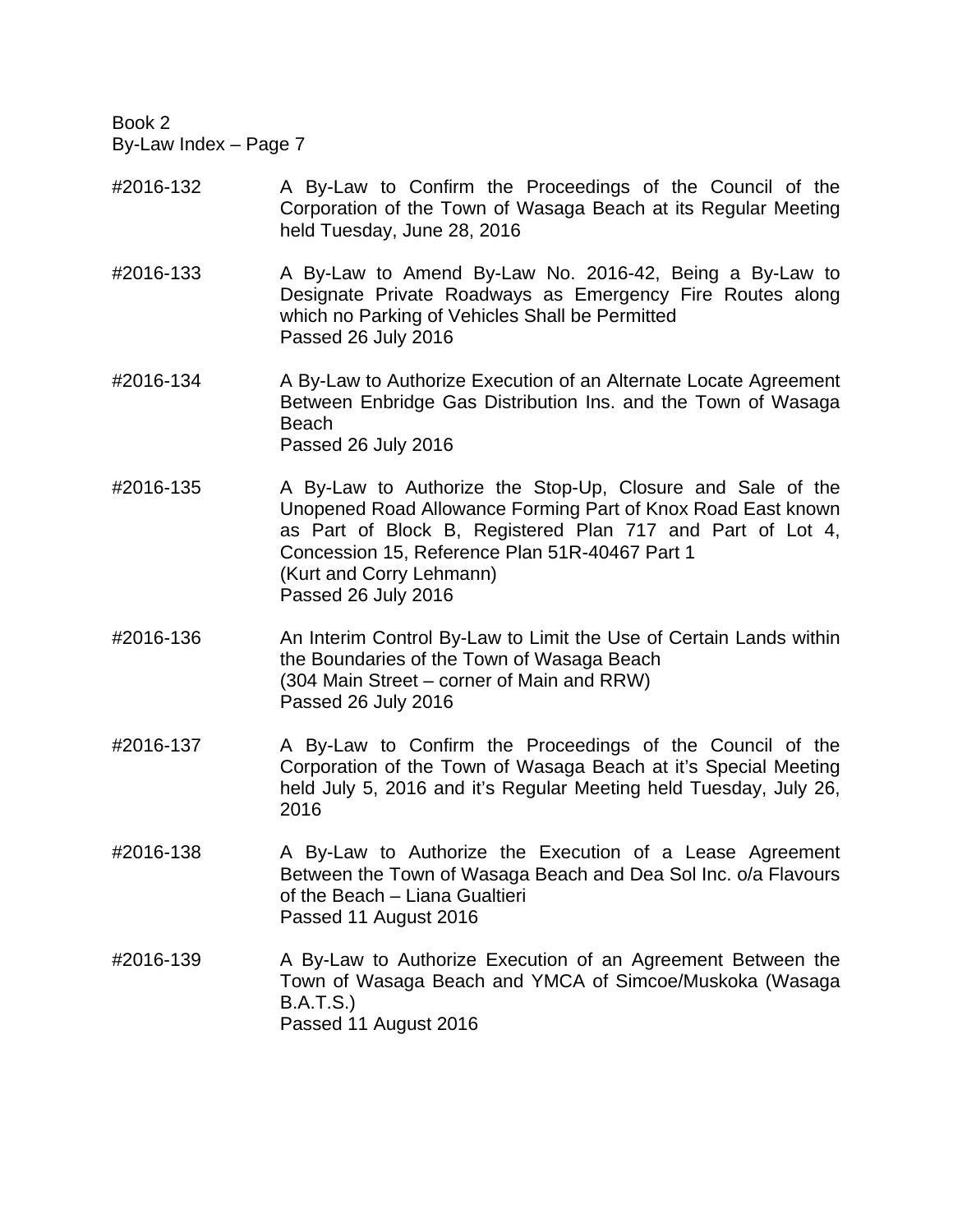- #2016-140 A By-Law to Establish the Downtown Master Plan Steering Committee and to Adopt Terms of Reference for the Committee
- #2016-141 A By-Law to Confirm the Proceedings of the Council of the Corporation of the Town of Wasaga Beach at it's Special Meeting held Thursday, August 11, 2016
- #2016-142 A By-Law to Establish the Rate of Remuneration for Members of Council for the Town of Wasaga Beach Passed 30 August 2016
- #2016-143 A By-Law to Make Citizen and Council Appointments to Various Boards and Committees of the Town of Wasaga Beach (Age Friendly Community Committee and Wasaga Beach Public Library) Passed 30 August 2016
- #2016-144 A By-Law to Make Citizen and Council Appointments to Various Boards and Committees of the Town of Wasaga Beach (Downtown Master Plan Steering Committee Passed 30 August 2016
- #2016-145 A By-Law to Deem Part of Registered Plan 1061 Town of Wasaga Beach, Not to be a Registered Plan of Subdivision Lot 15, Plan 1061, Queensdale Ave) Passed 30 August 2016
- #2016-146 A By-Law to Adopt an Amendment to the Town of Wasaga Beach Official Plan (OPA 43) Passed 30 August 2016
- #2016-147 A By-Law to Amend Town of Wasaga Beach Comprehensive Zoning By-Law No. 2003-60, as Amended (Wasaga Dunes Resort Inc) 30 August 2016

#2016-148 Not Passed

#2016-149 Withdrawn Aug. 30, 2016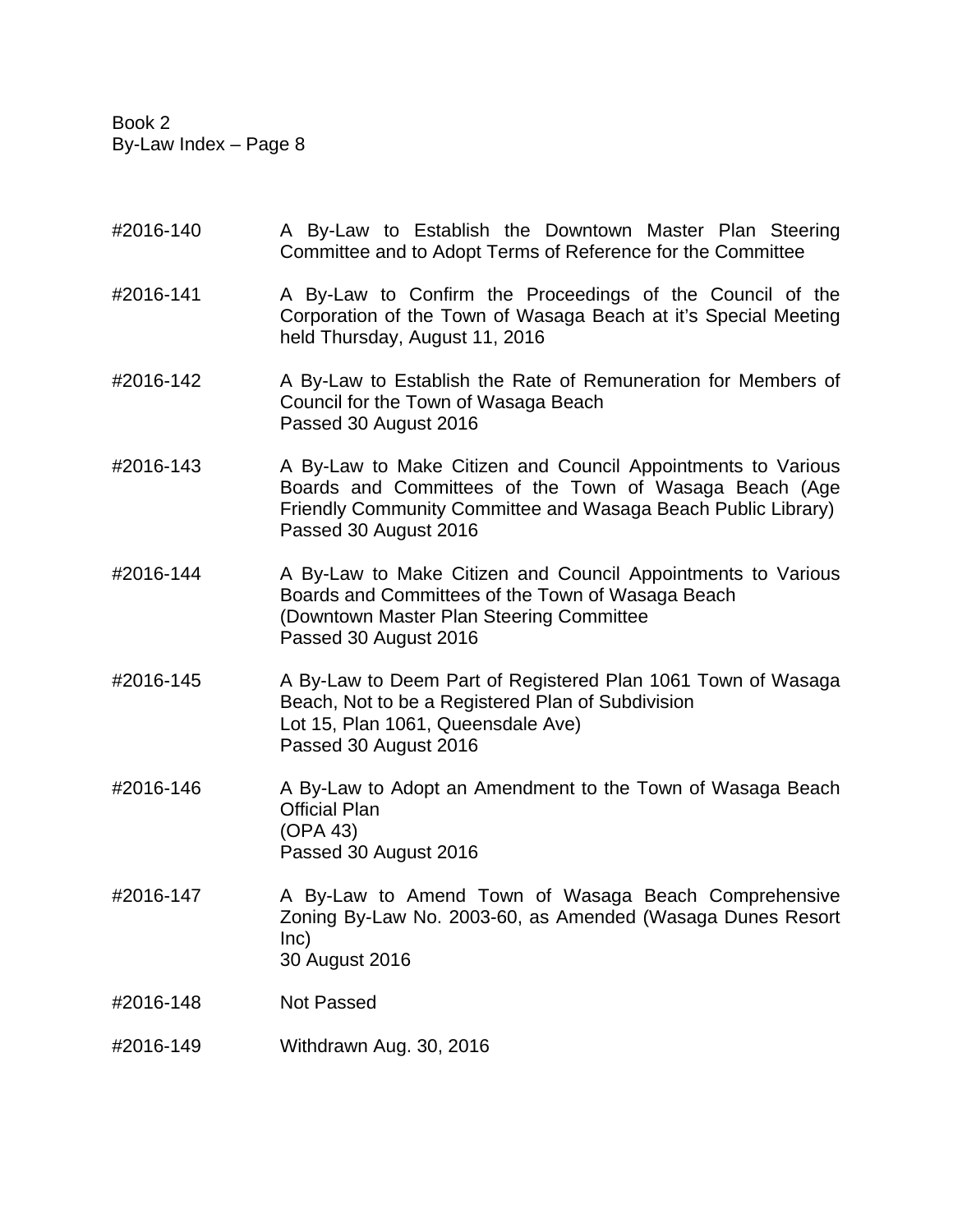- #2016-150 A By-Law to Confirm the Proceedings of the Council of the Corporation of the Town of Wasaga Beach at it's Regular Meeting of Meeting August 30, 2016
- #2016-149 A By-Law to Amend Town of Wasaga Beach Comprehensive Zoning By-Law No. 2003-60, as Amended (Pine Valley Development Corporation – Wasaga Heights) Passed 8 September 2016
- #2016-151 A By-Law to Make Citizen Appointments to Various Boards and Committees of the Town of Wasaga Beach (Downtown Master Plan Steering Committee – George Potopnjk, Ed Stanyk, Rene Bindi, Katelyn Colella, Garry Sawatzky, Susan Gammon, Peter Gibbin Passed 8 September 2016
- #2016-152 A By-Law to Confirm the Proceedings of the Council of the Corporation of the Town of Wasaga Beach at it's Special Meeting September 8, 2016.
- #2016-153 A By-Law to Amend Town of Wasaga Beach Comprehensive Zoning By-Law No. 2003-60, As Amended (Trillium Forest North – Phase 2) Passed 27 September 2016
- #2015-148 A By-Law to Adopt an Amendment to the Town of Wasaga Beach Official Plan (OIPA 44 – Eastdale Dr.) Passed 27 September 2016
- #2016-154 A By-Law to Adopt an Amendment to the Town of Wasaga Beach Official Plan (OPA45 – Deerbrook Dr.) Passed 27 September 2016
- #2016-155 A By-Law to Appoint an Acting Town Clerk for the Town of Wasaga Beach (Laura S. Lee – expires Dec. 2, 2016) Passed 27 September 2016
- #2016-156 A By-Law to Confirm the Proceedings of the Council of the Corporation of the Town of Wasaga Beach at its Regular Meeting September 27, 2016.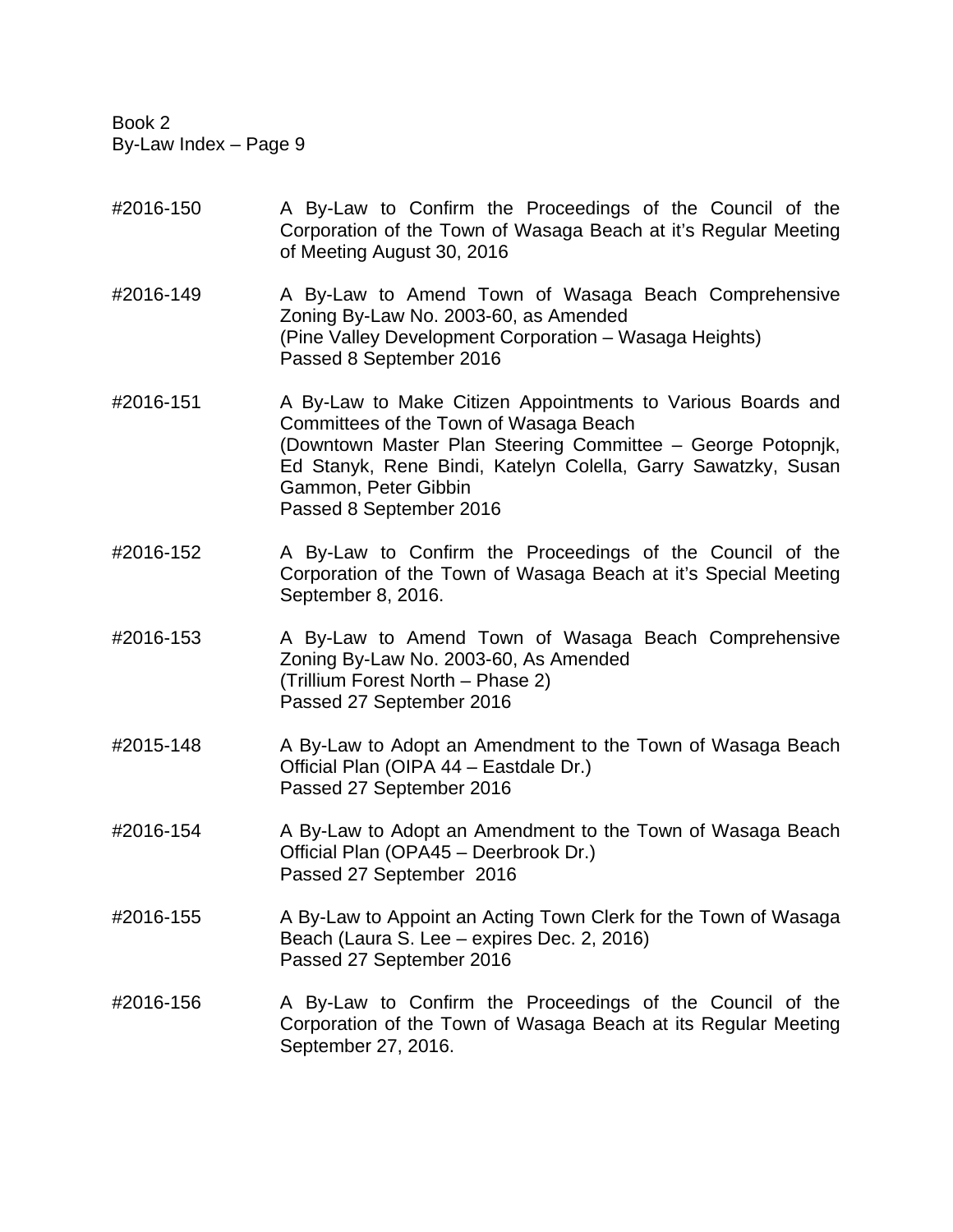- #2016-157 2016-10-25 "A By-Law to authorize the stop-up, closure and sale of the unopened road allowance known as Parts 2, 6 and 8 on Reference Plan 51R- 40229 to J. Donato Construction Ltd. for the Golf Course Road Subdivision and to authorize the Mayor and Clerk to execute an agreement of purchase and sale" Passed 25 October 2016
- #2016-158 A By-Law to authorize an execution agreement between the Town of Wasaga Beach and Her Majesty the Queen in right of Ontario as represented by the Minister of Agriculture, Food and Rural affairs for funding in the Ontario Community Infrastructure Fund Passed 25 October 2016
- #2016-159 A By-Law to exempt block 1 registered plan 51M-1021 in the Town of Wasaga Beach, County of Simcoe, from part lot control (J Donato Construction, 45th Street North) Passed 25 October 2016
- #2016-160 A By-Law to deem part of the registered plan 810 Town of Wasaga Beach, not to be a registered plan of subdivision (66 58th Street North) Passed 25 October 2016
- #2016-161 A By-Law to amend Town of Wasaga Beach comprehensive zoning By-Law No. 2003-60, as amended (Georgian Sands Village, formerly New England Village) Passed 25 October 2016
- #2016-162 A By-Law to confirm the proceedings of the council of the Corporation of the Town of Wasaga Beach at it's regular meeting held Tuesday, October 25, 2016
- #2016-163 A By-Law to adopt an amendment to the Town of Wasaga Beach Official Plan Passed 22 November 2016
- #2016-164 A By-Law to amend Town of Wasaga Beach comprehensive zoning By-Law No. 2003-60, as amended (Hamount Investments Ltd. - The Main) Passed 22 November 2016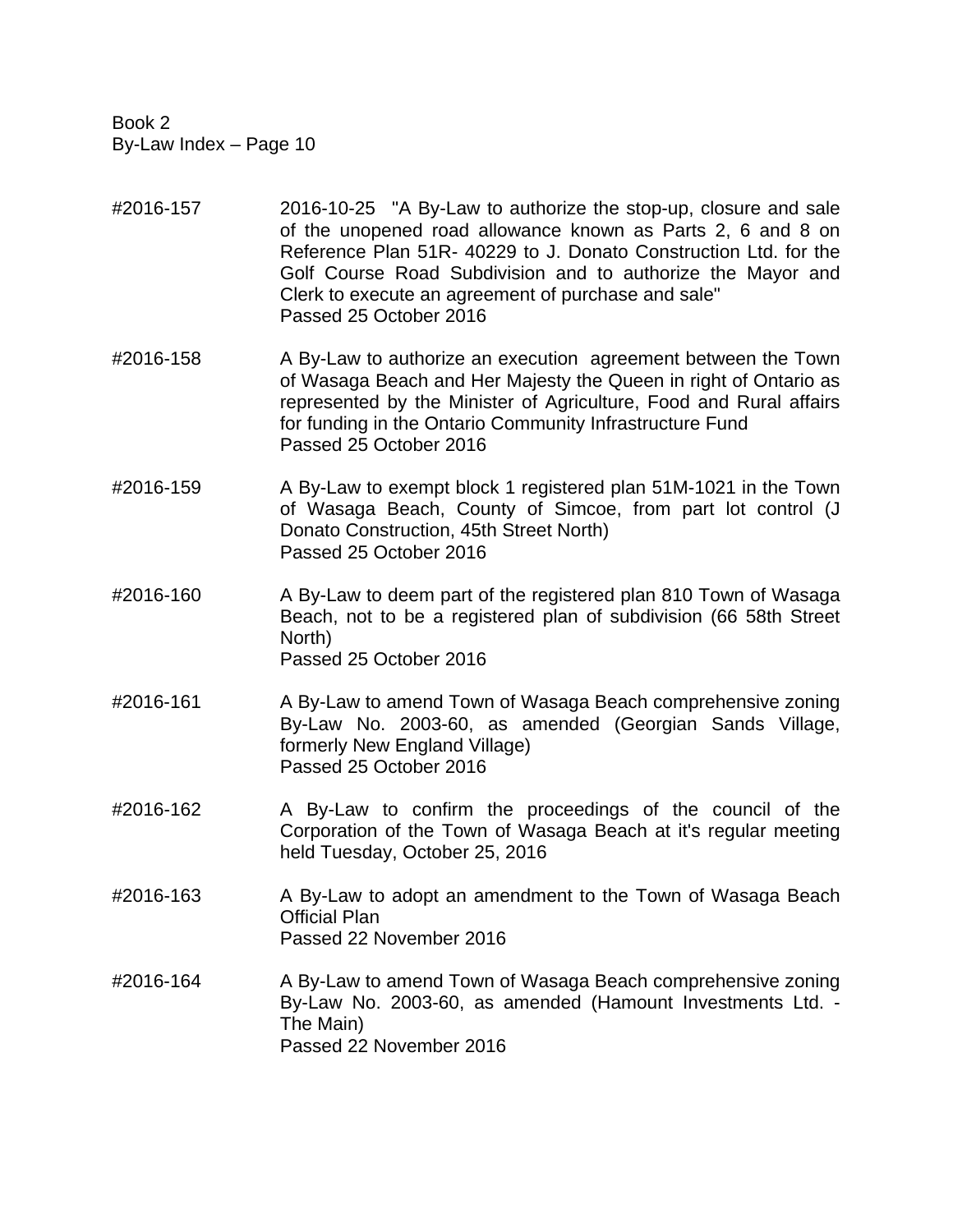- #2016-165 A By-Law to authorize a franchise agreement between the Corporation of the Town of Wasaga Beach and Enbridge Gas Distribution Inc. Passed 22 November 2016
- #2016-166 A By-Law to authorize the execution of an agreement among the, participating, first nations and separated cities within and including the corporation of the County of Simcoe for the provision mutual aid services Passed 22 November 2016
- #2016-167 A By-Law to authorize the execution of an agreement between the County of Simcoe and the Corporation of the Town of Wasaga Beach for the provision of emergency social services Passed 22 November 2016
- #2016-168 Withdrawn
- #2016-169 A By-Law to authorize the Mayor and the Clerk to execute agreements and documents regarding the purchase of the land from Her Majesty the Queen in right of Ontario as presented by the Minister of Economic Development, Employment and Infrastructure being described as part of Lot 5, Concession 16 in the former Township of Sunnidale, now in the Town of Wasaga Beach, designated as Part 1 on Plan 51R-15098, County of Simcoe, being part of PIN 58962-0002 (LT) (23 Oxbow Park Drive) Passed 22 November 2016
- #2016-170 A By-Law to appoint a Deputy Clerk for the Town of Wasaga Beach (Laura Borland) Passed 22 November 2016
- #2016-171 A By-Law to confirm the proceedings of the Council of the Corporation of the Town of Wasaga Beach at its regular meeting held Tuesday November 22, 2016
- #2016-172 A By-law to amend Town of Wasaga Beach Comprehensive Zoning By-law No. 2003-60, as amended. (126744 Ontario Inc. – Vidinovski, 10 Main Street) Passed 20 December 2016